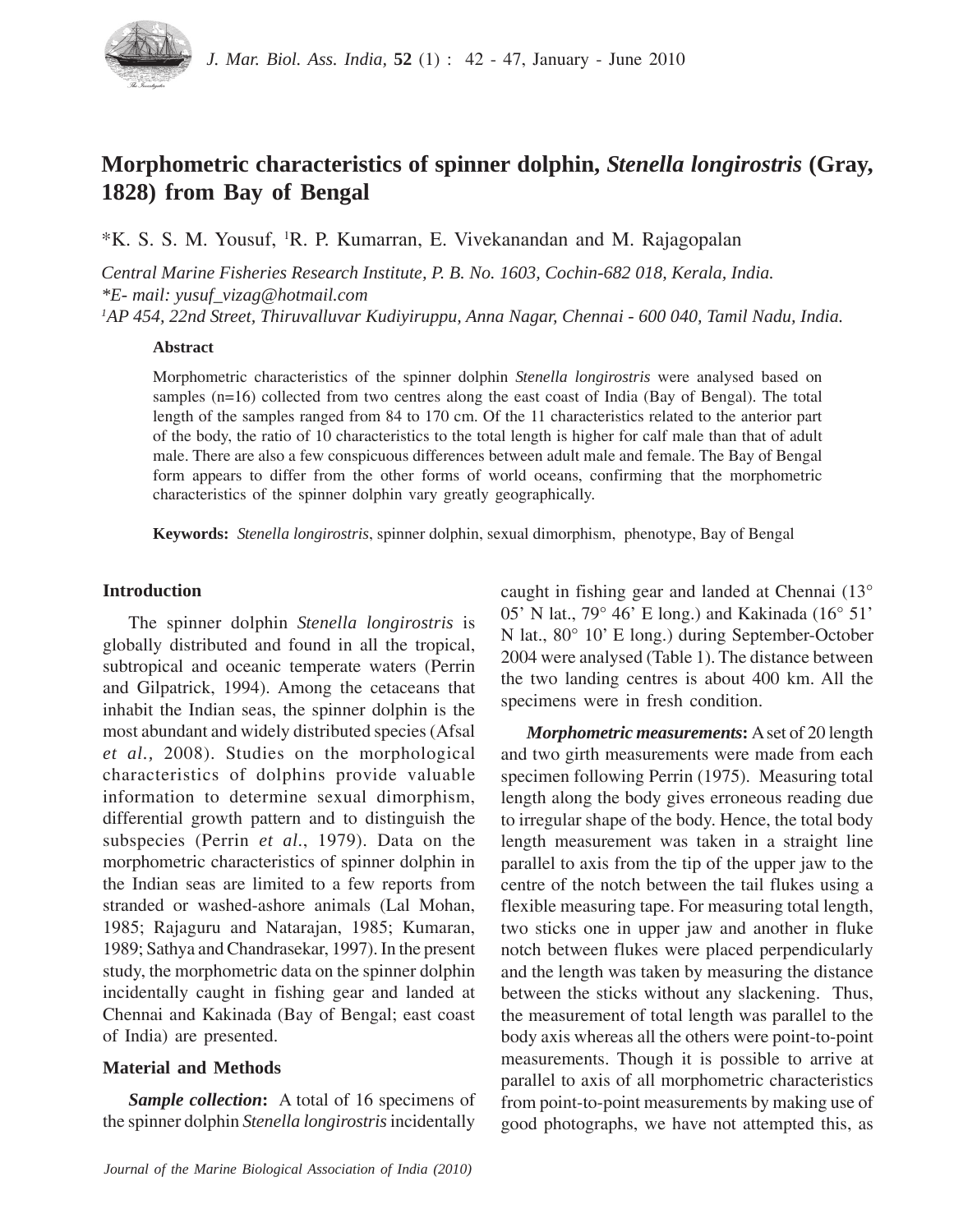photographs were not taken under standard conditions.

Coefficient of Variation (CV= standard deviation / mean x 100) was calculated for each character to find out variation among the individuals.

# **Results**

The total length of males ranged between 84 and 170 cm and that of females from 86 to 168 cm (Table 1). The CV of each morphometric character was very high and ranged from 14.6 (centre of eye to centre of blowhole) to 34.0% (fluke span) among the 16 individuals (Table 2). *S. longirostris* is known to mature at total length of 162.5 cm (male) and 160 cm (female) (Perrin and Reilly, 1984). Considering this, the data collected were segregated into calf male, adult male and adult female. There were only two female calves in the sample. The CV for segregated data was considerably low, and ranged from 2.0 to 14.3% for calf male, 1.7 to 8.8% for adult male and 2.0 to 16.0% for adult female. This indicates differential growth pattern of the calf and adult, and the male and female.

Table 1. Samples of *Stenella longirostris* collected at Chennai and Kakinada during September-October 2004

| <b>Sex</b> | Location |          | Total length (cm) |
|------------|----------|----------|-------------------|
|            | Chennai  | Kakinada |                   |
| Male       | O)       |          | 84-170            |
| Female     |          | 2.       | 86-168            |
| Total      | 13       | 3        | 84-170            |

To confirm this, the ratio of each morphometric character to the total length was estimated. The analysis indicates the following trends in the male: (i) of the 11 characteristics related to the anterior part of the body (character 2 to 12), the ratio of 10 characteristics to the total length was higher for calf male than that of adult male (Table 2). This shows that the growth of the anterior portion slows as the animal grows. It also suggests that the head of calf is relatively larger than that of adult male as observed in *Stenella attenuata* by Sanvicenta-Anorve *et al.* (2004). (ii) The flipper (C17 and 18) growth also slows with the growth of the male. (iii) However, the height of dorsal fin (C20) and fluke span (C21) increases.

The conspicuous differences between adult male and female are as follows: (i) the posterior portion (C12 and 13) is lengthier in the female and facilitates enough space for accommodating the growing calf in the uterus. (ii) However, the girth (C15 and 16) of the female, especially at anus, is shorter than the male. (iii) The dorsal fin height (C20) and fluke span (C21) are shorter in female.

## **Discussion**

In the present study, the morphometric characteristics of the spinner dolphin have been analysed for only a few animals, but the samples were represented by individuals with a wide range of body length (84 cm to 170 cm). The study shows that the dorsal fin and fluke span grow rapidly with ontogeny. Perrin (1975) too reported that the ratio of the anterior portion of the body in the total length of the spinner dolphin is linear until the total length reaches approximately 150 cm, after which it increases much less rapidly and varies markedly. The pattern of change in the proportional dimension of the appendages of the adult is however, quite different from that of the young ones. The rate of increase of height of dorsal fin and fluke span relative to the total length accelerates with ontogeny, as reported by Perrin (1975), which indicates improvement in the swimming efficiency of the adult.

The morphometric characteristics of spinner dolphin vary greatly geographically. Based on morphological characteristics, three sub species of spinner dolphin, *viz., S. longirostris centroamericana*, *S. l. orientalis, S. l. longirostris* and *S. l. roseiventris* are reported to occur in the world oceans (Perrin, 1990; Perrin *et al.,* 1999). Morphological features of these sub species found in different geographical regions have been described by Schnell *et al.* (1982) and Van Waerebeek *et al.* (1999). Rice (1998) has opined that the spinner dolphin occurring in the Indian seas is *S. longirostris longirostris* (Gray's spinner dolphin). Recent genetic investigation (Jayasankar *et al.,* 2008) on similar individuals used for the present study has suggested that spinner dolphin from the Indian sea as *Stenella longirostris* but did not recognize sub species.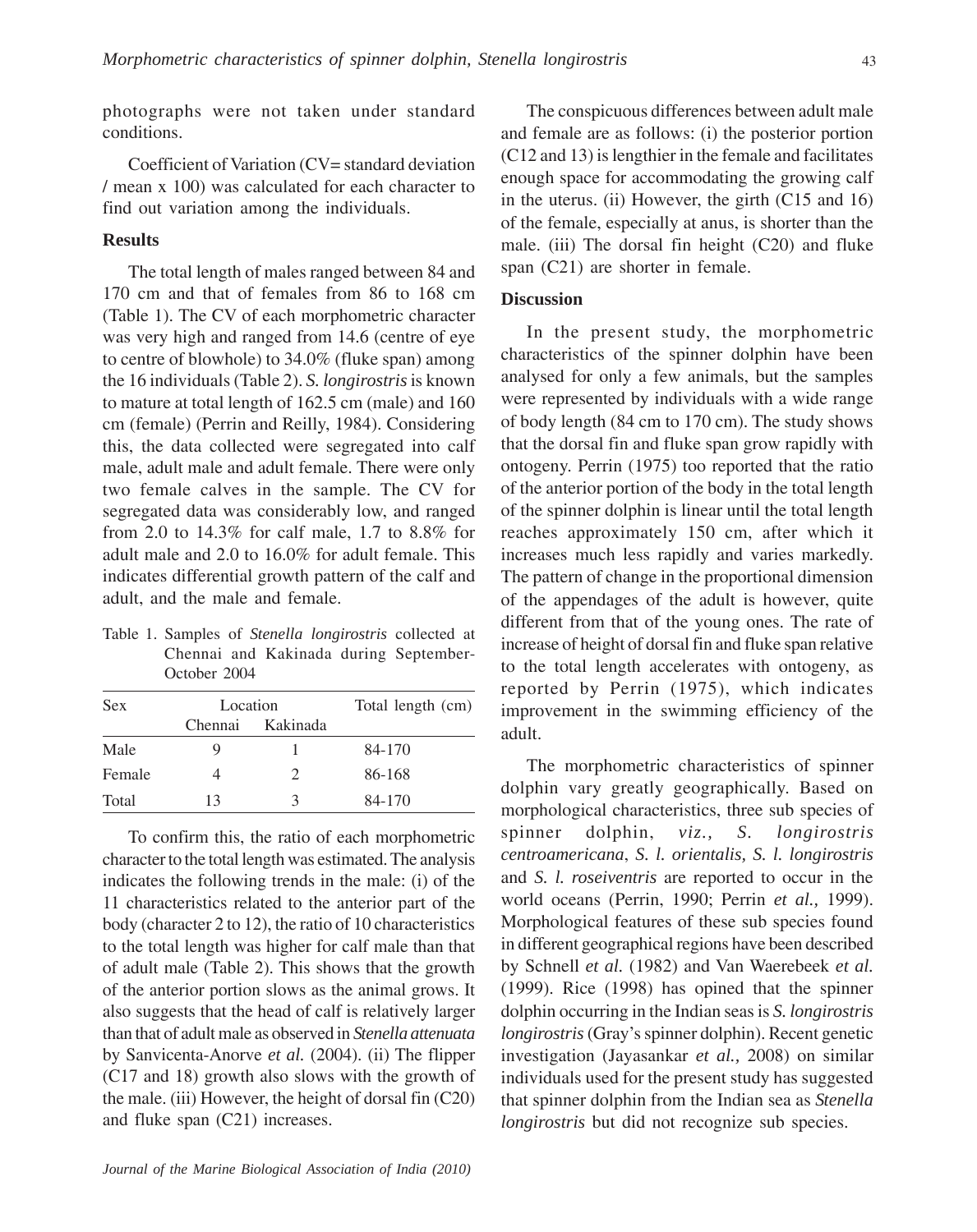Table 2. Morphometric measurements of calf male  $(n = 4)$ , adult male  $(n = 6)$ , adult female  $(n = 4)$  and calf female (n=2) of *Stenella longirostris* landed at Chennai and Kakinada; CV= Co-efficient of variation from the mean

| Characteristics                                                     |              | Calf male           | Adult male   |                     |              | Adult female        | Calf<br>female | All samples  |                     |
|---------------------------------------------------------------------|--------------|---------------------|--------------|---------------------|--------------|---------------------|----------------|--------------|---------------------|
|                                                                     | Mean<br>(cm) | <b>CV</b><br>$(\%)$ | Mean<br>(cm) | <b>CV</b><br>$(\%)$ | Mean<br>(cm) | <b>CV</b><br>$(\%)$ | Mean<br>(cm)   | Mean<br>(cm) | <b>CV</b><br>$(\%)$ |
| Length, total                                                       | 88.4         | 5.9                 | 161.7        | 3.8                 | 162.8        | 3.7                 | 90             | 132.8        | 27.3                |
| Length, tip of the upper jaw to<br>centre of eye                    | 17.9         | 2.8                 | 30.4         | 6.7                 | 30.1         | 3.4                 | 18.35          | 25.4         | 24.1                |
| Length, tip of the upper jaw to<br>apex of the melon (snout length) | 7.4          | 5.9                 | 15.4         | 5.8                 | 15.7         | 3.8                 | 7.35           | 12.3         | 33.1                |
| Length of the gape (tip of the<br>upper jaw to angle of the gape)   | 15.2         | 4.5                 | 26.7         | 7.9                 | 26.7         | 4.2                 | 15.9           | 22.1         | 25.6                |
| Length, tip of the external<br>auditory meatus                      | 20.3         | 3.8                 | 33.4         | 5.6                 | 34.6         | 3.2                 | 21.35          | 28.6         | 23.3                |
| Centre of the eye to external<br>auditory meatus                    | 2.6          | 11.4                | 4.5          | 7.7                 | 4.9          | 16.0                | 2.85           | 3.9          | 27.8                |
| Centre of eye to angle of gape                                      | 2.5          | 2.0                 | 4.1          | 4.8                 | 4.1          | 6.1                 | 2.75           | 3.5          | 21.6                |
| Centre of eye to centre of blowhole                                 | 8.9          | 9.5                 | 11.9         | 3.9                 | 11.3         | 8.4                 | 8.75           | 10.6         | 14.6                |
| Length, tip of upper jaw to<br>blowhole along the mid line          | 18.0         | 2.3                 | 31.1         | 5.8                 | 31.2         | 3.5                 | 17.9           | 26.4         | 26.0                |
| Length, tip of upper jaw to<br>anterior insertion of flipper        | 24.8         | 2.7                 | 42.1         | 5.3                 | 41.0         | $2.0\,$             | 25.4           | 35.0         | 23.6                |
| Length, tip of upper jaw to<br>tip of dorsal fin                    | 59.0         | 5.3                 | 102.0        | 4.8                 | 100.6        | 4.6                 | 60.65          | 83.6         | 25.5                |
| Length, tip of upper jaw to<br>mid point of umbilicus               | 47.4         | 3.1                 | 82.8         | 5.4                 | 92.1         | 15.4                | 49.25          | 71.2         | 29.0                |
| Length, tip of upper jaw to mid<br>point of genital aperture        | 60.2         | 4.8                 | 110.4        | 5.8                 | 117.0        | 2.7                 | 64.5           | 92.2         | 28.0                |
| Length, tip of upper jaw to<br>center of anus                       | 66.4         | 4.7                 | 123.2        | 5.6                 | 120.8        | 2.4                 | 69.25          | 99.9         | 27.2                |
| Girth at axilla                                                     | 46.3         | 6.9                 | 75.6         | 4.0                 | 74.8         | 3.7                 | 47.65          | 63.8         | 22.3                |
| Girth at anus                                                       | 25.1         | 9.2                 | 52.0         | 8.8                 | 43.1         | 8.2                 | 25             | 39.1         | 31.3                |
| Length of flipper                                                   |              |                     |              |                     |              |                     |                |              |                     |
| (anterior insertion of tip)                                         | 15.9         | 4.7                 | 24.7         | 3.6                 | 25.7         | 6.8                 | 15.8           | 21.4         | 22.0                |
| Length of flipper (axilla to tip)                                   | 12.1         | 14.3                | 18.8         | 1.7                 | 18.9         | 4.5                 | 11.5           | 15.9         | 22.5                |
| Width, flipper (maximum)                                            | 5.5          | 7.6                 | 9.1          | 5.2                 | 8.7          | 3.7                 | 5.7            | 7.6          | 22.5                |
| Height of dorsal fin                                                |              |                     |              |                     |              |                     |                |              |                     |
| (fin tip to base)                                                   | 8.6          | 12.0                | 16.7         | 8.4                 | 14.6         | 13.5                | 8.15           | 12.7         | 30.7                |
| Fluke span                                                          | 17.4         | 6.0                 | 38.1         | 5.9                 | 34.2         | 8.6                 | 16.75          | 28.6         | 34.0                |
| Width of flukes                                                     | 6.1          | 7.5                 | 10.0         | 5.8                 | 10.2         | 6.1                 | 6.4            | 8.5          | 23.2                |

In earlier works by different researchers in India, there was no uniformity in measuring the animals. Hence, comparison of the present study with those of earlier studies was not attempted. A comparison of the morphometric characteristics of the spinner dolphin of Bay of Bengal (present study) with those from other geographical areas reveals the following: (i) the total length of individuals in the present study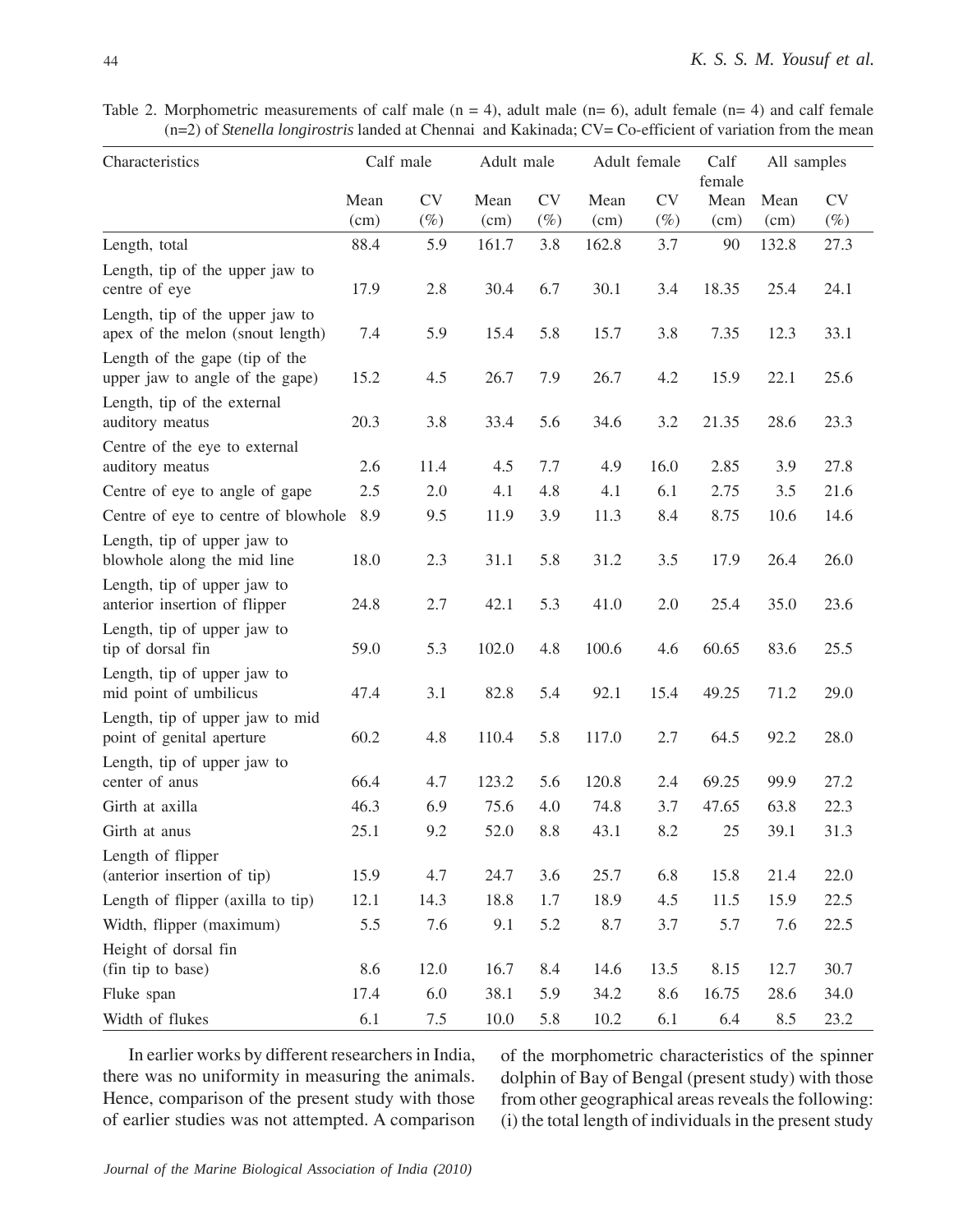(84-170 cm) was smaller than those from the Costa Rican (181-216 cm), eastern Pacific (163-182 cm) and Hawaiian (179-185 cm) waters (Perrin, 1975). (ii) The ratio of most of the characteristics in the total length of both adult male and female in the Bay of Bengal is higher than that of the eastern Pacific and Hawaiian forms as reported by Perrin (1975) (Table 3). However, a few measurements in particular, the ratio of flipper length and width are similar to those of the eastern forms. Similarly, the ratio of the Bay of Bengal form is higher than the white belly form (Perrin, 1975). A perusal of

Table 3. Comparison of ratio of morphometric characters with the total mean length of *S. longirostris* from the Bay of Bengal (BOB; present study) and eastern Pacific and Hawaii (EP&H; Perrin, 1975); mean total length is given in cm; all the other values are in percentage

| Characteristics                                                     | Calf male | Calf            |       | Adult male |            | Adult female |  |
|---------------------------------------------------------------------|-----------|-----------------|-------|------------|------------|--------------|--|
|                                                                     | (BOB)     | female<br>(BOB) | BOB   | EP & H     | <b>BOB</b> | $EP & H$     |  |
| Length, total (cm)                                                  | 88.4      | 90              | 161.7 | 171.7      | 162.8      | 168.3        |  |
| Length, tip of the upper jaw to<br>centre of eye                    | 20.2      | 20.4            | 18.8  | 17.8       | 18.5       | 18.3         |  |
| Length, tip of the upper jaw to apex<br>of the melon (snout length) | 8.4       | 8.2             | 9.5   | 7.9        | 9.6        | 8.4          |  |
| Length of the gape (tip of the upper<br>jaw to angle of the gape)   | 17.2      | 17.7            | 16.5  | 15.4       | 16.1       | 15.9         |  |
| Length, tip of the external<br>auditory meatus                      | 23.0      | 23.7            | 20.7  |            | 21.3       |              |  |
| Centre of the eye to external<br>auditory meatus                    | 2.9       | 3.2             | 2.8   |            | 3.0        |              |  |
| Centre of eye to angle of gape                                      | 2.8       | 3.1             | 2.5   |            | 2.5        |              |  |
| Centre of eye to center of blowhole                                 | 10.1      | 9.7             | 7.4   | 6.8        | 6.9        | 6.9          |  |
| Length, tip of upper jaw to<br>blowhole along the mid line          | 20.4      | 19.9            | 19.2  | 17.8       | 19.2       | 18.4         |  |
| Length, tip of upper jaw to<br>anterior insertion of flipper        | 28.1      | 28.2            | 26.0  | 25.1       | 25.2       | 25.5         |  |
| Length, tip of upper jaw<br>to tip of dorsal fin                    | 66.7      | 67.4            | 63.1  | 55.2       | 61.8       | 57.8         |  |
| Length, tip of upper jaw to<br>mid point of umbilicus               | 53.6      | 54.7            | 51.2  | 49.4       | 56.7       | 49.7         |  |
| Length, tip of upper jaw to mid<br>point of genital aperture        | 68.1      | 71.7            | 68.3  |            | 71.9       |              |  |
| Length, tip of upper jaw to center of anus                          | 75.1      | 76.9            | 76.2  |            | 74.2       |              |  |
| Girth at axilla                                                     | 52.4      | 52.9            | 46.8  | 44.5       | 45.9       | 43.8         |  |
| Girth at anus                                                       | 28.4      | 27.8            | 32.2  |            | 26.5       |              |  |
| Length of flipper (anterior insertion of tip)                       | 18.0      | 17.6            | 15.3  |            | 15.8       |              |  |
| Length of flipper (axilla to tip)                                   | 13.7      | 12.8            | 11.6  | 11.4       | 11.6       | 11.5         |  |
| Width, flipper (maximum)                                            | 6.2       | 6.3             | 5.6   | 5.5        | 5.3        | 5.3          |  |
| Height of dorsal fin (fin tip to base)                              | 9.7       | 9.1             | 10.3  |            | 9.0        |              |  |
| Fluke span                                                          | 19.7      | 18.6            | 23.6  | 22.8       | 21.0       | 21.7         |  |
| Width of flukes                                                     | 6.9       | 7.1             | 6.2   |            | 6.3        |              |  |

*Journal of the Marine Biological Association of India (2010)*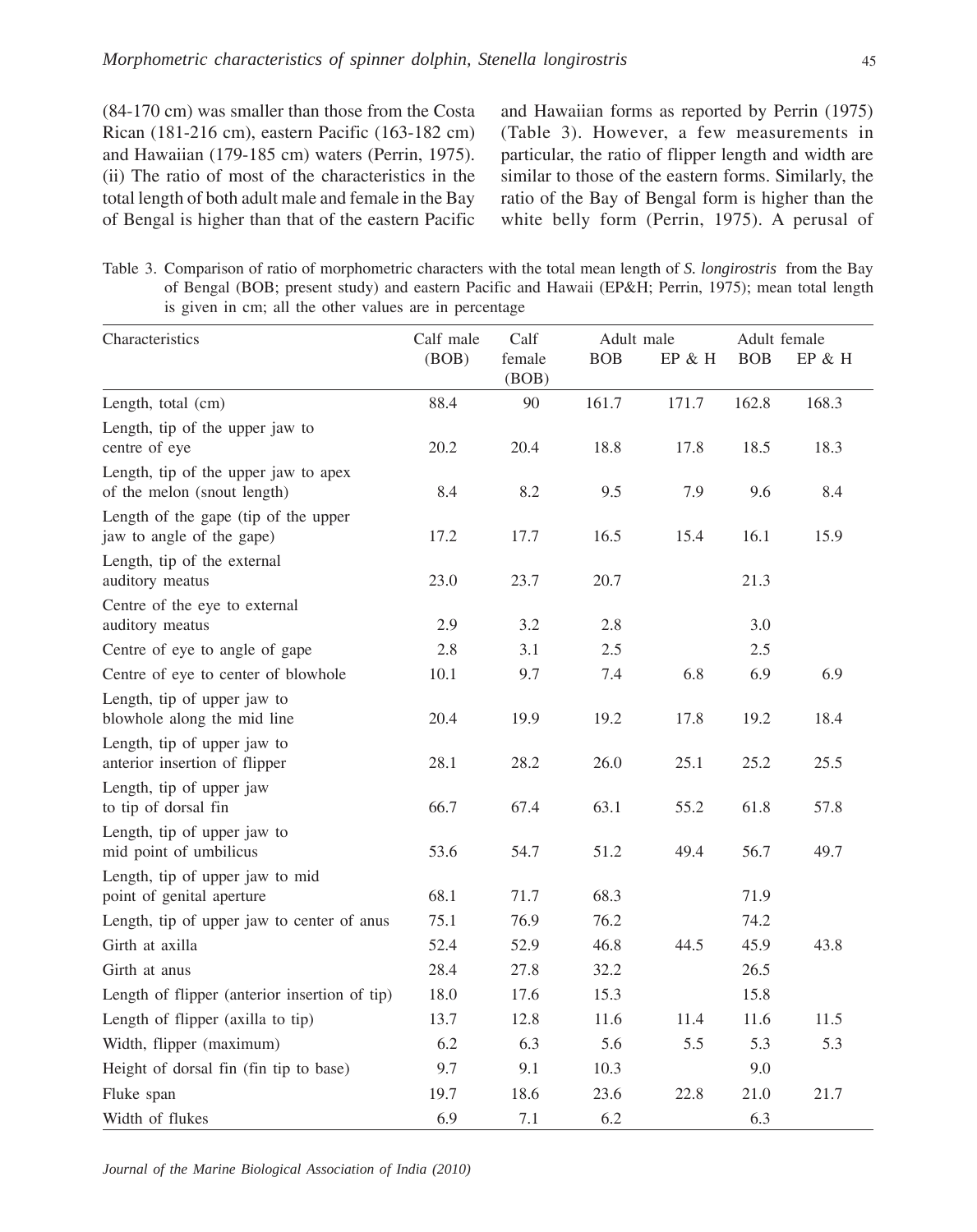literature shows wide variations among the morphometrics of the spinner dolphin from different geographical locations. Perrin *et al.* (1985) reported that the coastal forms are larger than offshore forms of *Stenella* sp. with regard to all measurements. These differences are related to the feeding habits of the coastal animals (Douglas *et al.*, 1984). Schnell *et al.* (1982) also reported that the coastal *Stenella longirostris* are larger than the offshore forms and have robust feeding apparatus to feed on larger and harder prey. In the present study, the animals were caught incidentally by gillnet within 20 nm from the shore where the depth ranges between 20 and 70 m and hence, it can be considered that all the samples may be coastal. In the absence of oceanic samples, it is not possible to determine differences between coastal and offshore forms in the Bay of Bengal.

This study emphasizes the need for further research on small cetaceans in the Indian seas on the following lines: (i) more samples need to be analysed for arriving at conclusions on differential growth pattern and sexual dimorphism. (ii) For assigning endangered status of a species, it is important that data sets generated from the Indian seas are compared with the large data sets available from different oceans. (iii) To achieve this and to make inferences, similar data on other small cetaceans in the Indian seas need to be collected by following standard and uniform methods of data collection.

#### **Acknowledgements**

We are thankful to the Director, CMFRI, Cochin for encouragement and facilities. We are thankful to Ms. Jansi Rani for assisting in data collection. It is a pleasure to express our gratitude to the fishermen who provided carcasses of dolphin. This study was a part of the project funded by the Centre of Marine Living Resources & Ecology, Ministry of Earth Sciences, Government of India, which is greatly acknowledged.

#### **References**

- Afsal, V. V., K. S. S. M. Yousuf, B. Anoop, A. K. Anoop, P. Kannan, M. Rajagopalan and E. Vivekanandan. 2008. A note on cetacean distribution in the Indian EEZ and contiguous seas during 2003-07. *J. Cetacean. Res. Manage*., 10(3): 209 - 215.
- *Journal of the Marine Biological Association of India (2010)*
- Douglas, M. E., G. D. Schnell and D. J. Hough. 1984. Differentiation between inshore and offshore of spotted dolphin in the eastern Pacific. *J. Mammal.,* 65: 375 - 387.
- Jayasankar, P., B. Anoop, E. Vivekanandan, M. Rajgopalan, K. M. M. Yousuf, P. Reynold, P. K. Krishnakumar, P. L. Kumaran, V. V. Afsal and A. K. Anoop. 2008. Molecular Identification of Delphinids and Finless Porpoise (Cetacea) from the Arabian Sea and Bay of Bengal. *Zootaxa.,* 1853: 57 - 67.
- Kumaran, P. L. 1989. Systematics and organ weights of dolphins and a whale collected at Porto Novo, 11° 29' N, 79° 46' E, southeast coast of India. *M.Sc. Dissertation*, Annamalai University, Parangipettai, India, 52 pp.
- Lal Mohan, R. S. 1985. Osteology of dolphins, *Delphinus delphis tropicalis*, *Stenella longirostris*, *Tursiops aduncus* and *Sousa chinensis* from south-west coast of India. *Proc. Symp.on Endangered Marine Animals and Marine Parks*, 1, p. 93 – 99.
- Perrin*,* W. F. 1975*.* Variation of spotted and spinner porpoise (genus *Stenella*) in the eastern Pacific and Hawaii. *Bull. Scripps. Inst.Oceanogr.,* University of California press, 21: 1 - 206.
- Perrin, W. F. 1990. Subspecies of *Stenella longirostris* (Mammalia: Cetacea: Delphinidae). *Proc.Biol. Soc. Washington*, 103(2): p. 453 - 463.
- Perrin, W. F. and S. B. Reilly. 1984. Reproductive parameters of dolphins and small whales of the family Delphinidae. *Rep. Int. Whal. Commn.*, Special Issue, 6: 97 - 134.
- Perrin, W. F. and J. W. Gilpatrick. 1994. Spinner dolphin *Stenella longirostris* (Gray, 1828). *In*: S. H. Ridgway and S. R. Harrison (Eds.) *Handbook of Marine Mammals Vol. 5: The First Book of Dolphins*. Academic Press, London, p. 99 - 128.
- Perrin, W. F., P. A. Sloan, and J. R. Henderson. 1979. Taxonomic status of the southwestern stocks of spinner dolphin *Stenella longirostris* and spotted dolphin *S. attenuata*. *Rep. Int. Whal. Commn.,* 29: 175 - 184.
- Perrin, W. F., M. L. L. Dolar and D. Robineau. 1999. Spinner dolphins *Stenella longirostris* of the western Pacific and southeast Asia: pelagic and shallow water forms. *Mar. Mammal Sci*., 15(4): 1029-1053.
- Perrin, W. F., M. D. Scott, G. J. Walker and V. L. Cass. 1985. Review of geographical stocks of tropical dolphins (*Stenella* spp. and *Delphinus delphis*) in the eastern tropical Pacific. *NOAA Tech. Memo. Rep. NMFS-SWRF,* 737. 1-14*.*
- Rajaguru, A. and R. Natarajan. 1985. Systematics and organ weights of two dolphins, *Stenella longirostris* (Gray, 1828) and *Tursiops truncatus* (Montagu, 1821) of Porto Novo, Southeast coast of India. *Proceedings of the Symposium of Endangered Marine Animals and Parks*, 1: p.72 - 77.
- Rice, D. W. 1998. Marine mammals of the world: Systematics and distribution. *In*: D. Wartzok and K. S. Lawrence. (Eds.), *Society for Marine Mammalogy*, USA, Special Publication No 4, 1-231.